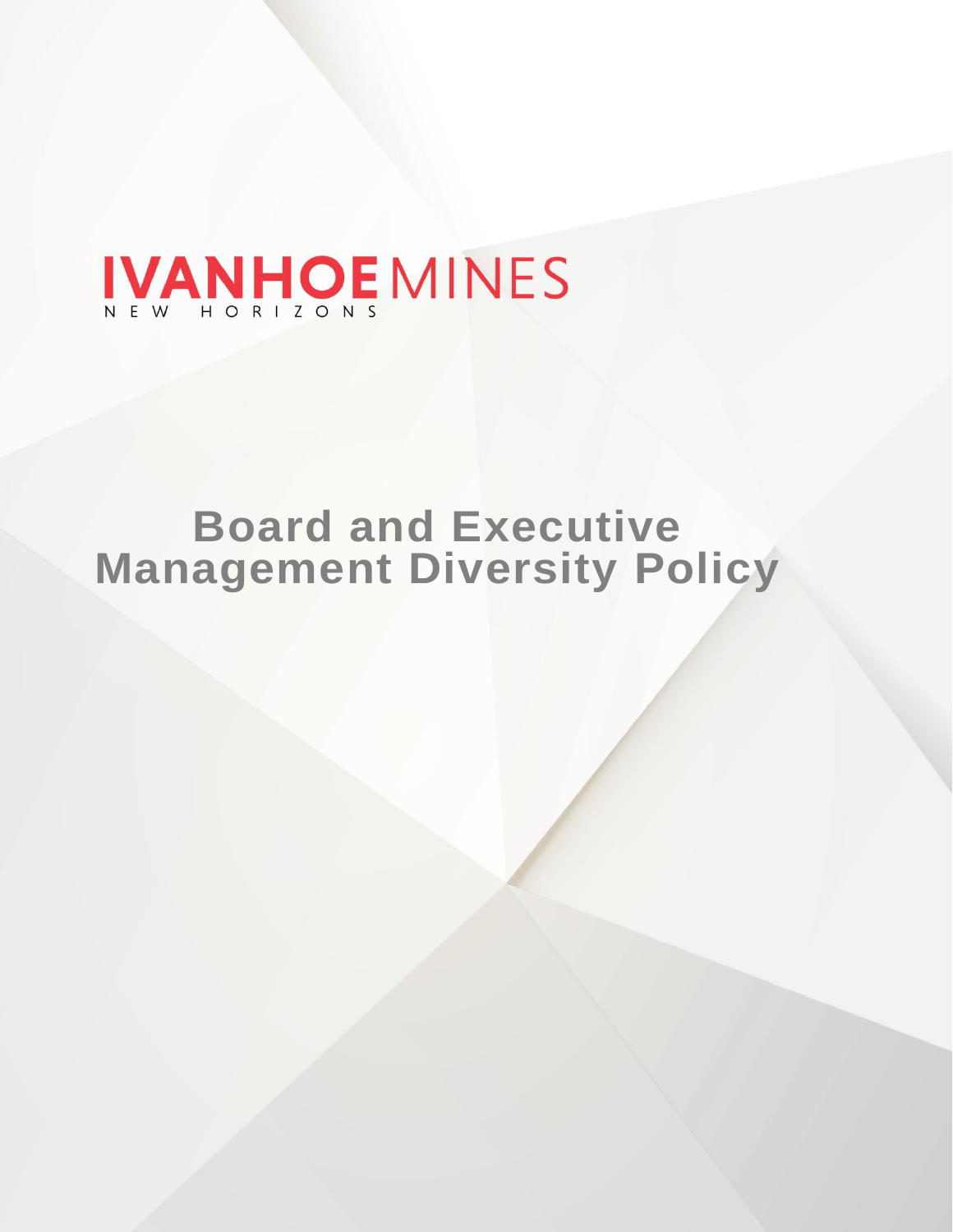#### Overview

Ivanhoe Mines Ltd. ("**Ivanhoe**" or the "**Company**") believes that diversity and inclusion at all levels of the organization is a competitive advantage, one that enhances performance and productivity, drives innovation, and ultimately results in business success. Although gender is one important aspect of diversity, the Company recognizes that diversity also includes one's race, religion, culture, ability, age, socioeconomic background and sexual orientation, among other things.

The Company understands the value of having directors, members of executive management and employees with varied backgrounds and perspectives that reflect the diverse nature of the countries and communities in which it operates. This diversity also brings a variety of perspectives to the business environment.

#### Purpose

The purpose of the Board and Senior Executive Diversity Policy (the "**Policy**") is to outline the Company's commitment to actively foster diversity and inclusion as a means of enhancing the Company's performance and productivity by recognizing and utilizing the contributions and experiences of people of diverse backgrounds and perspectives within its directors, senior executives and employees.

This Policy focuses on the composition of its Board of Directors (the "**Board**") and executive management team and establishes a framework to advance these goals, however the Company recognizes that the ultimate goal is to foster a corporate culture that embraces diversity and inclusion at all levels in the organization.

The Policy also provides a framework for the Board to identify measurable objectives which the Company will pursue and to report in order to achieve its diversity goals.

### **Objectives**

The Board is responsible for developing and implementing, where possible, measurable objectives and strategies to meet the objectives of the Policy, and is also responsible for monitoring the progress of the measurable objectives through various monitoring, evaluation and reporting mechanisms.

While one focus of the Policy is on advancing the representation of women and other minority groups on the Board and in executive management, the Company seeks to advance and facilitate a broader range of diversity initiatives throughout the Company. The Board will therefore require that executive management implement steps throughout the organization to examine and implement the goals of the Policy, and to report periodically to the Board on its efforts to do so.

The Company's strategies to help advance the objectives of this Policy include:

- Facilitating a corporate culture that embraces a broad range of diversity and recognizes talented employees at all levels;
- Elevating diversity and inclusion when identifying, considering and nominating director candidates and potential candidates for executive management positions in addition to evaluating the merit, character, knowledge, experience and skill of such candidates;
- Ensuring that meaningful and varied development opportunities are available to all employees from diverse backgrounds to encourage the advancement, promotion and retention of employees, and thereby increasing the talent pool available for suitable senior management candidates;
- Reviewing on an annual basis, or as frequently as deemed necessary, diversity and inclusion